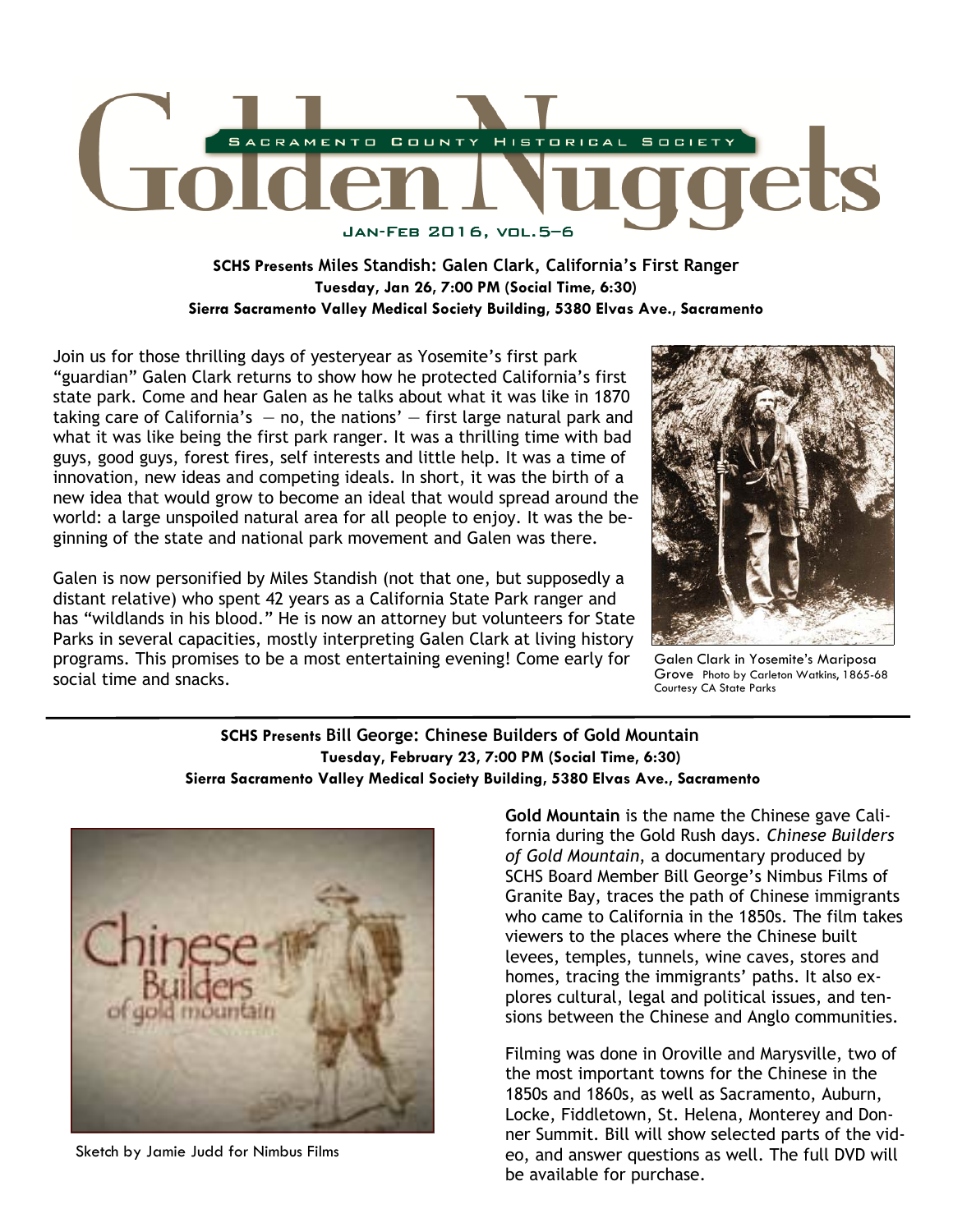#### **Taste of History Living History Brings Down the House**  By Patricia Turse

 This year's *Taste of History: SP On and Off the Rails* provided a taste of Southern Pacific railroad food and history. A series of living history readings ably performed by a cast of local actors was very entertaining. The railroad theme was based on the original intent for a holiday launch of the upcoming SCHS publication, *A Legacy in Brick and Iron*, on Sacramento's Southern Pacific shops. The book is close, but not quite ready. A lively account of the extravagant 1868 transcontinental rail line completion ceremonies in Sacramento led off the program and provided a preview of the book.



Maryellen Burns researched and wrote the scripts based on news accounts, oral interviews and a collection of private papers from a family of SP workers. The actors, Chef Richard Pannell (at left), Mattie Parfitt, Destiny Robbins, Melanie Smith and Gary Weinberg, wove the scripts together into a pleasing whole. In fact, a video of the entire event needs some minor editing but will be available online

Richard Pannell serves his version of a tasty SP dish

soon.

Pannell, an actual chef, was recruited to play SP chef George Dunlop, of Oak Park, and to whip up and serve the superb Smothered Chicken. Beginning with a scene-setting "lecture" on the evolution of railroad dining by an erstwhile 1930s university professor, the stories rolled on to a young journalist reading from her 1896 Sacramento Union article on the death of a former Sacramento "count", to an SP photojournalist reading his review of the history of railroad dining. Later we heard of a youngster's narrow escape from getting busted by railroad police for bootlegging and a waitress at the Pancake Circus, where SP workers grabbed meals to go. Using a minimum of props and costumes, the cast entertained us with song, poetry and great energy.

Then there was all the food...No simple collection of Christmas cookies here, although there were all manner of tempting sweets to enjoy. There was also ham, beef, chicken, kugel, shrimps, several vegetarian casseroles, assorted cheeses, crackers, and some lovely fresh fruit. (Have we trained you to save room to eat at this event yet?) A big thank you shout out to all of you who planned, purchased, prepared, loaded and unloaded, plated,

served, cleaned up, and otherwise volunteered (or were volunteered) to help this event run very smoothly. We also acknowledge food contributions from V. Miller Meats, Chef Richard Pannell, Maryellen Burns, all the contributing cooks who brought in things, and the kind folks at Shasta Linen Supply, who have been keeping us in table linens at events like this for years.



Yum! Photo: Dr. Bob LaPerriere

## **Name That Sacramentan: A History Quiz**  By Patricia Turse (Answer on page 4)

Although I was not born in Sacramento, I became one of its most prominent voices for preservation. I was a historian for the California Division of Parks and Beaches, taught at Sacramento State College, and consulted on various local and national preservation projects. Some have referred to me as the "father" of the Old Sacramento project. No less than seven books I co-authored are available at alibris.com today.

As a former National Park Service historian, I beat the drum for preserving our historic and natural heritage throughout the western region of the U.S. I originated the idea of historic districts for clusters of significant structures, such as at Old Sacramento, Columbia State Historic Park and Bodie State Historic Park. *Arrested Decay* was a term I created for preserving Bodie's remaining structures as they were found when Parks took over the site (in 1962) only minimally sealing structures to prevent further deterioration. A simple headstone marks my grave in the Old Sacramento City Cemetery.

Editor's note: This quiz may be a little harder than the first one some months back (which was really easy, yes?) because the focus is more on preservation than history. But it is a name many who love history will recognize.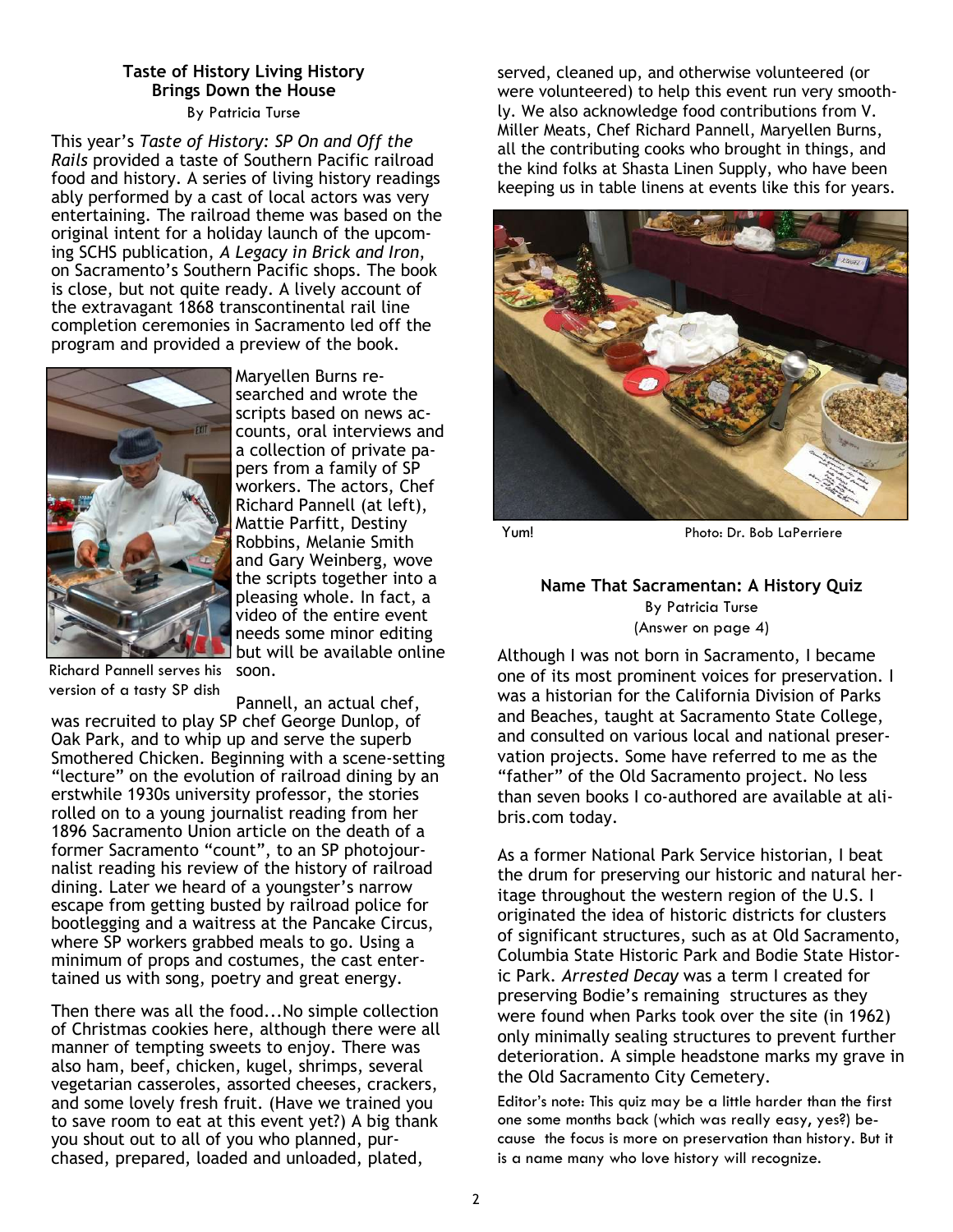### **Gregg Campbell: A Eulogy**

By Maryellen Burns-Dabaghian

It is with much sorrow that we note the passing of CSUS Emeritus History Professor Gregg Campbell.

He started his academic journey at the University of Minnesota, coming to Sacramento State in the fall of 1966. In 1968 Gregg finished his Ph.D, a seminal year in his development as a scholar, intellectual, teacher and social activist. That summer he attended a program in African Ameri-



can history in Chicago at the same time as the Democratic Convention. He came back with a renewed passion for illuminating the place of people in modern culture, a commitment to exploring regional and social history, and exploring the forces that drive change.

He taught African American History for a semester, but being white, found it very challenging to teach, and soon turned his energy to advocating for the hiring of more minority faculty and creation of Black and Women's Studies programs.

Long before it became a cliché he was studentcentered, meeting students night or day in his office or the faculty dining room, advising the Student Senate, and creating, along with Robert Jones, an Honors program that provided incoming Freshman an opportunity to experience intimate classroom settings that promoted discussion, integrative learning and a global perspective.

He also helped create the Educational Opportunity Program, a program designed to serve individuals from low-income households who have the motivation and potential to earn a baccalaureate degree, but because of economic or educational background need extra support to succeed.

Gregg once characterized the role of the historian to me as bringing lost or forgotten voices from the past into contemporary conversation. He developed one of the most popular classes on campus – History 161, American Vision. His instructive approach was to eschew traditional historic texts and replace them with a blend of folkloric storytelling, the music of the Beatles and Bob Dylan, novels like the Adventures of Robinson Crusoe and Huckleberry Finn, the poetry of Robert Bly, and contemporary essays on Vietnam from Rolling Stone magazine.

Gregg occasionally guest lectured on the interplay between history and memory in a course my late husband, Leo Dabaghian, developed. It was a topic the three of us would discuss often when we met.

Gregg was proud of the work he did to promote the long running (and now long-gone) very expansive citywide program that was History Day, his time as President of SCHS and on its Publications Committee and his contributions to an exhibit plan for the then newly conceived Sacramento History Center.

Gregg's social history of the Pocket area, tracing the interweaving stories of the Portuguese and Japanese who first settled the area; advocacy for the creation of a Downtown project plan that would animate the central city through cultural programming; and interest in food control and modern agriculture in the Sacramento Valley also provided grist for our occasional conversations and inspired me to join the board of SCHS and begin a third career as a regional historian.

Luckily I saw him just a few weeks before he died, at the memorial service for another great CSUS history professor Peter Shattuck. We couldn't speak because the service was underway but he grabbed my hand and squeezed it. I remembered one of our last conversations. He quoted Steven King. "We never know which lives we influence, or when or why."

He added, "I had that opportunity presented to me every day, something for which I will always be thankful." So are we.





The passing of Gregg Campbell reminded us of yet another huge loss to the history and civic community we didn't get a chance to acknowledge. Businessman, philanthropist, and civic leader, Tom Hammer, a past president of SCHS and a leader in the California Histori-

cal Society, the Sacramento Trust for Historic Preservation, and many other local and state organizations passed away December 1, 2014.

Born in Alabama, Tom moved to Sacramento with his family as a youth, graduating from McClatchy High and UC Berkeley, where he later got a law degree. He taught courses at CSUS on state and national park systems, conservation legislation, and the American wilderness.

According to friend and former Sacramento mayor Burnett Miller, Tom was fascinated by the romance of California history. "He always told me he regretted not having been a native." That surely brings to mind the saying that the best local historians are often those who came from somewhere else. —P.A.T.